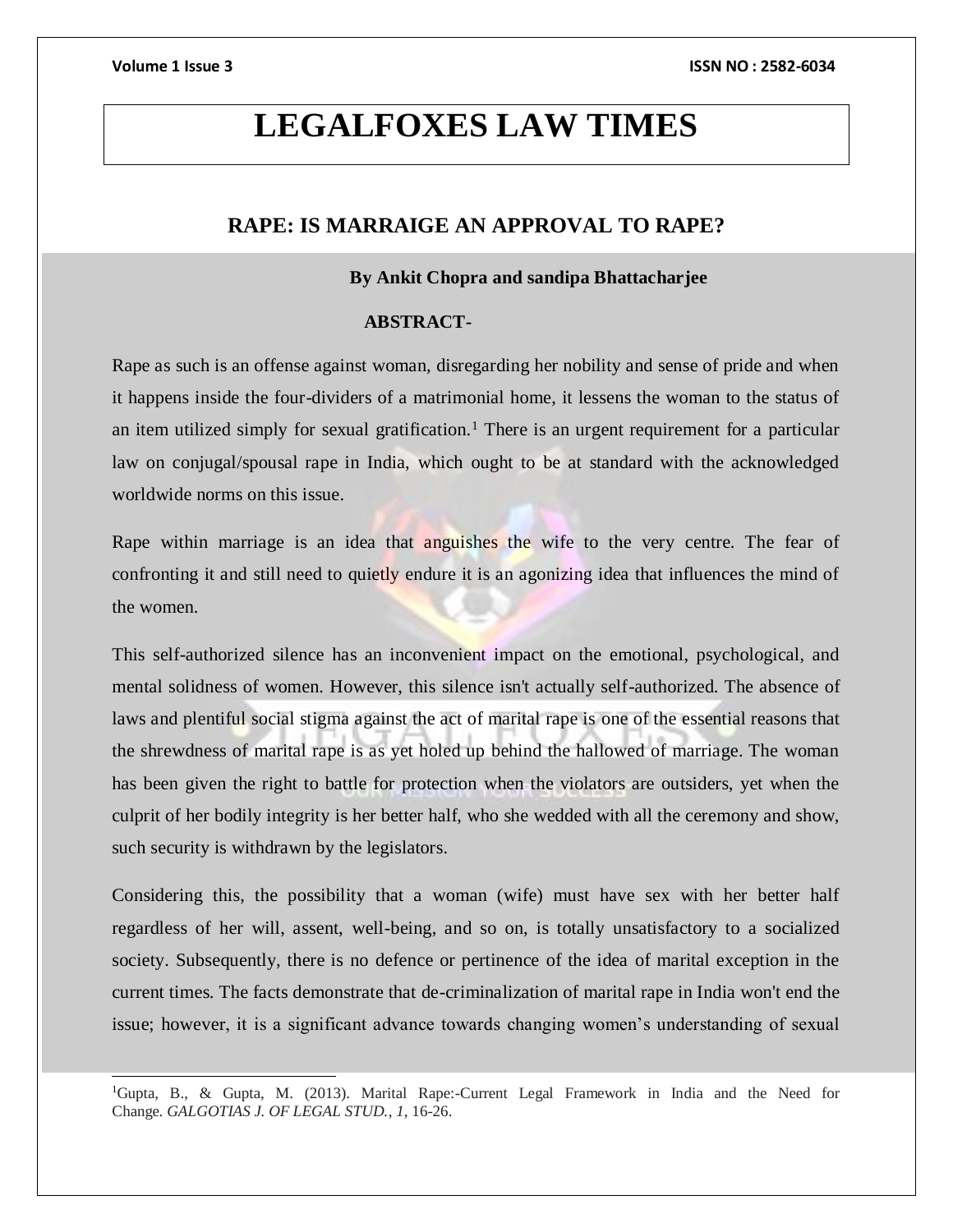l

savagery in a marriage. The opportunity has already come and gone that the idea of rape is rape, regardless of the relationship between the victim in question and the culprit is perceived by the law and put carefully to constrain.

## **INTRODUCTION-**

"The day will come when men will perceive lady as his companion, not only at the fireside, yet in committees of the country. At that point, and not up to that point, will there be the ideal comradeship, the perfect joining between the genders that will bring about the most elevated improvement of the race?" - Susan B. Anthony

Most countries in the world perceive that rape is rape, and that rape is a wrongdoing. All in all, what's holding India, a prospering superpower, back? A cautious examination focuses to a few factors: an obsolete IPC going back to the Victorian period; and unbendingly male-centric culture, over India's horde religions, that stifles women voices and organization; and, a culture where marriage and family, in the dated feeling of the words, despite everything hold most extreme importance as the structure squares of society.

Violence against women delineates intensity of the men on women. It shows that men are more grounded and make the women their property or article for amusement. This has prompted different violations, improper acts done against women in an entirety. It has prompted domination and discrimination against women and brutality against them is one of the pivotal social instruments by which women are constrained into a subordinate position contrasted with OUR MISSION YOUR SUCCESS" men.<sup>2</sup>

The Indian Penal Code, 1860, in Section 375 defines rape this way: 'that a man is said to commit rape when he has sex with a woman against her will, without her consent or where that consent has been obtained under threat, unsound psyche, and intoxication or affected by substances, or by means of pantomime of her husband'. A glaring provision is: Sexual intercourse or sexual acts by a man with his own wife, the spouse not being under eighteen years of age is not rape.

As Susan Brown mill operator attests, "The old patriarchs who met up to compose their initial contracts had utilized the rape of women to forge their male force how at that point would they

<sup>2</sup>The United Nation Declaration on the Elimination of Violence against Woman, General Assemble Resolution, December 1933.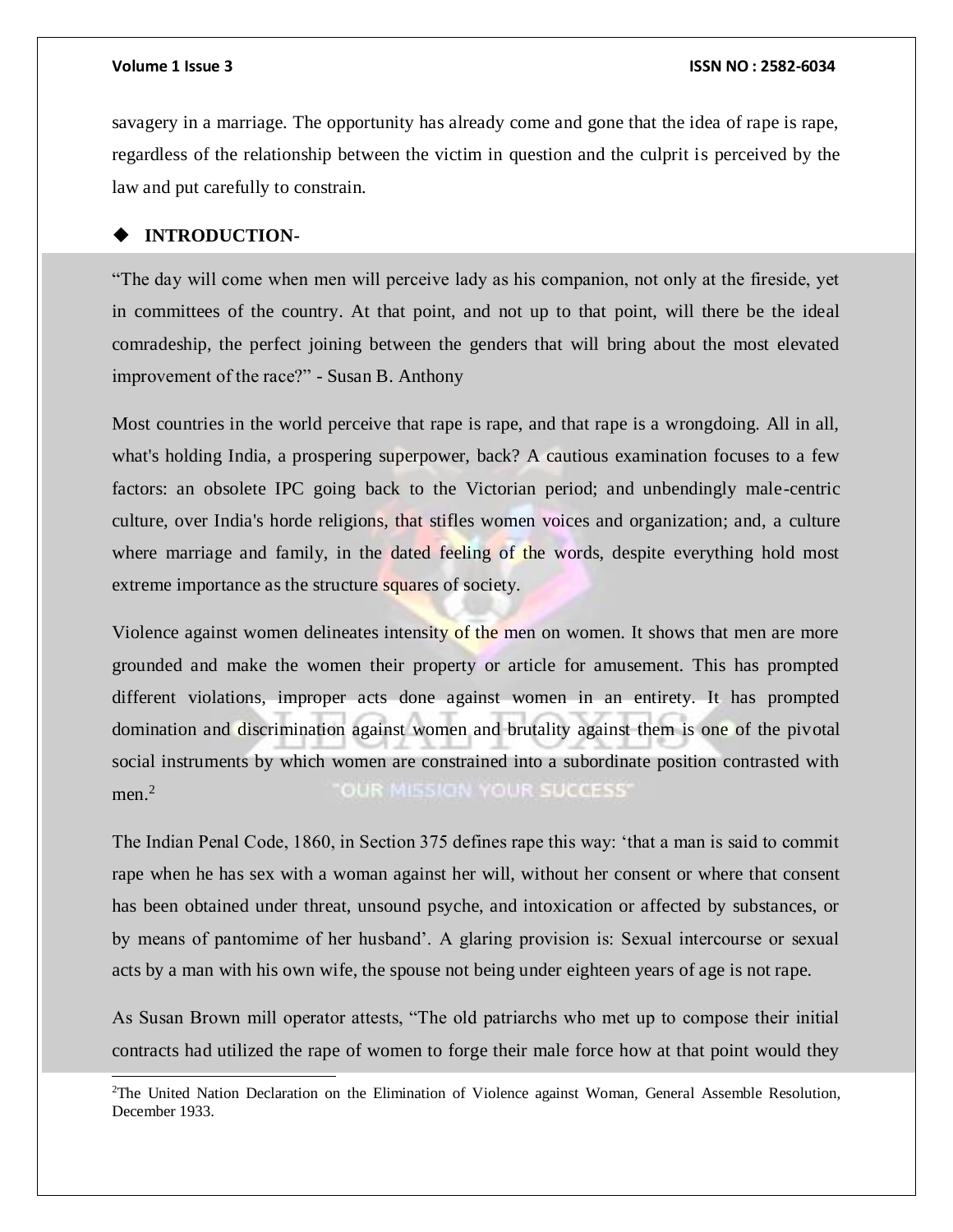$\overline{a}$ 

### **Volume 1 Issue 3 ISSN NO : 2582-6034**

be able to consider assault to be a crime of man against woman? Women were entirely claimed auxiliaries and not free beings."<sup>3</sup>

India is the  $7<sup>th</sup>$  largest country in the World. Its populace is over 1.2 billion and is the mostcrowded majority democracy in the world. It is a nation with a mix of different religions, societies, dialects, customs, utilization, and considerably more. The crime percentage in India is expanding at a disturbing rate. According to the Crime Index for 2018, the wrongdoing file in India is 383.5 and according to the reports of the National Crime Record Bureau, wrongdoing against women during the year 2018 was noted to be roughly 58.8.

It has been properly said that 'the value of a nation can be decided from the position that it provides for women'. Women have never been given significance in India; their position is still not what it ought to have been. In India, Women have consistently been viewed as mediocre compared to men who have prompted India to be created as a nation with male jerk belief systems. Women in India are exposed to criminal outrages, for example, Rape, Domestic Violence, inappropriate behaviour, dealing, and constrained prostitution. This is only a little piece of an endless rundown of violations against women.

Marriage, additionally called matrimony or wedlock, is a socially and lawfully perceived joining between mates that builds uprights and commitments between them, their kids, and their inlaws<sup>4</sup>. As indicated by antiquated Hindu sacred writings no strict ceremony can be performed with flawlessness by a man without the investment of his better half. Spouse's investment is fundamental in any strict ritual. Spouses are in this way befittingly called Ardhangani. They should be given significant as well as equivalent situation with men.<sup>5</sup> But regarding late occasions, it tends to be seen that the situation of women is disintegrating.

The issues of sexual and aggressive behaviour at home inside marriage and the nuclear family, and all the more explicitly, the issue of violence against women, have come to developing universal consideration from the second half of the twentieth century. In any case, in numerous nations, marital rape either stays outside the criminal law, or is illicit however broadly endured.

<sup>3</sup> Susan Brown Miller, Against Our Will: Men, Women, and Rape (Penguin, 1975) p.18.

<sup>4</sup> Haviland, William A.; Prins, Harald E. L.; McBride, Bunny; Walrath, Dana (2011).Cultural Anthropology: The Human Challenge (thirteenth ed.). Cengage Learning.

<sup>&</sup>lt;sup>5</sup> Dr. (Ms.) Rekha Singh, Status of Women in Indian Society, (Visited on July 11, 2015), available at:https://www.bu.edu/wcp/Papers/Huma/HumaSing.html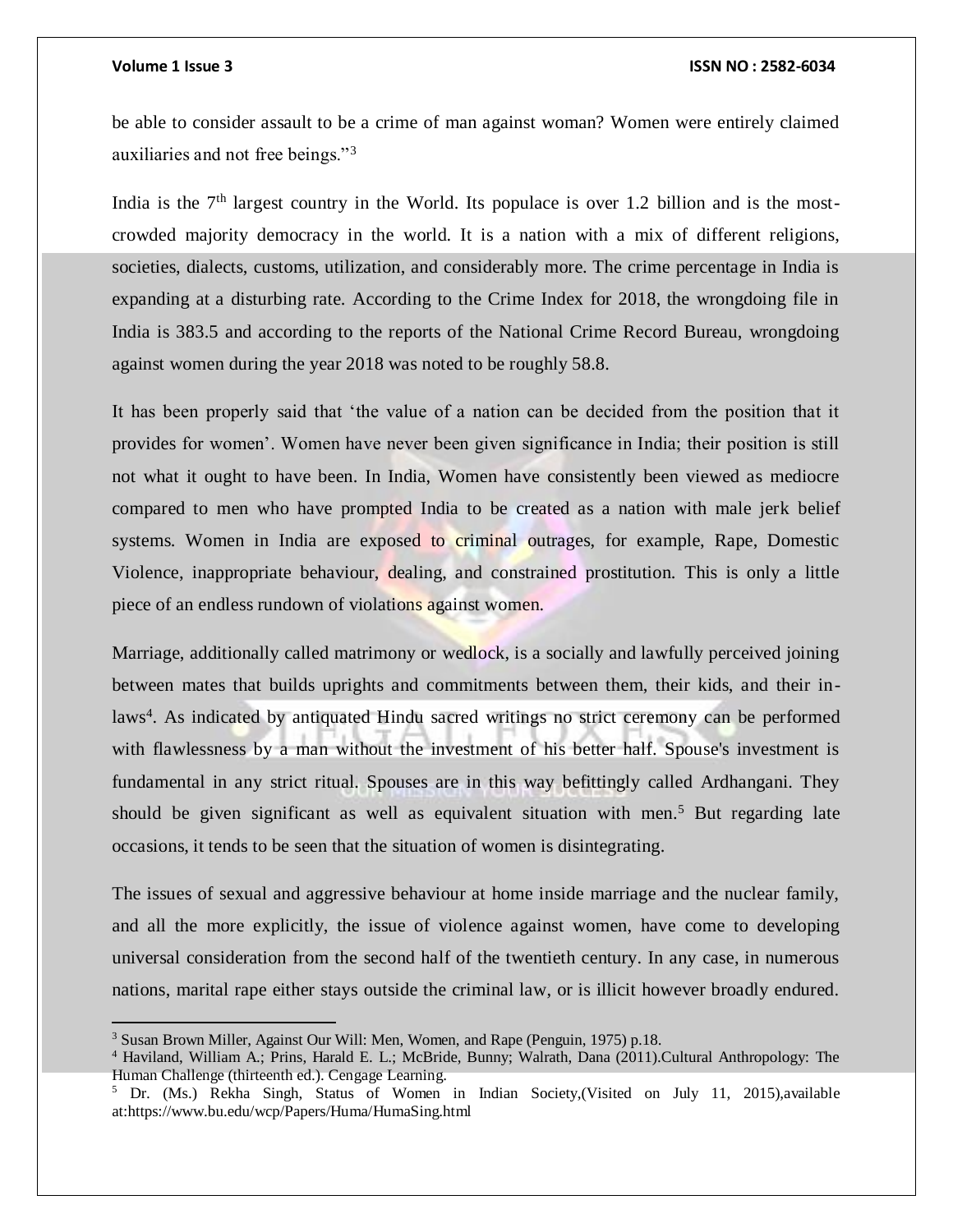Laws are infrequently being upheld, because of components going from hesitance of specialists to seek after the crime, to the absence of open information that sex in marriage without assent is illicit.

Marital Rape is more generally experienced by women, however not only. Marital rape is regularly a constant type of viciousness for the casualty which happens inside oppressive relations. It exists in a mind-blogging web of state governments, social practices, and cultural belief systems that join to impact each unmistakable case and circumstance in fluctuating manners. The hesitance to condemn and indict marital rape has been credited to customary perspectives on marriage, translations of strict conventions, thoughts regarding male and female sexuality, and to social desires for the subjection of a spouse to her better half perspectives which keep on being regular in numerous pieces of the world.

The possibility of the consecrated organization of marriage depicted in India is opposite and a long way from women view of the real world. Covered up under the iron cloak of marriage lies the terrible truth of crimes like marital rape, abusive behaviour at home, and so forth. Marital Rape isn't lawfully perceived as a crime in India and in this way, there is no punishment for the equivalent.

Through this research article, the researchers make an endeavour to condemn the discrimination faced by women as to marital rape and the deficiencies of the Indian Judicial System by not yielding marital rape as an offense. The researchers likewise give contentions and reasons supporting the requirement for the criminalization of marital rape in India, and further propose certain legitimate changes fundamental to accomplish the ideal destinations.

## **MEANING OF MARITAL RAPE-**

At the point when one mentions the word rape, the propensity is to consider somebody who is a more peculiar, a noxious individual. Generally one doesn't consider rape with regards to marriage. Women themselves think that it is hard to accept that a husband can rape his better half. All things considered, in what capacity can a man be blamed for rape on the off chance that he is profiting his marital rights? It is demonstrative that a woman has no privilege to her own body, and her will is dependent upon that of her better half.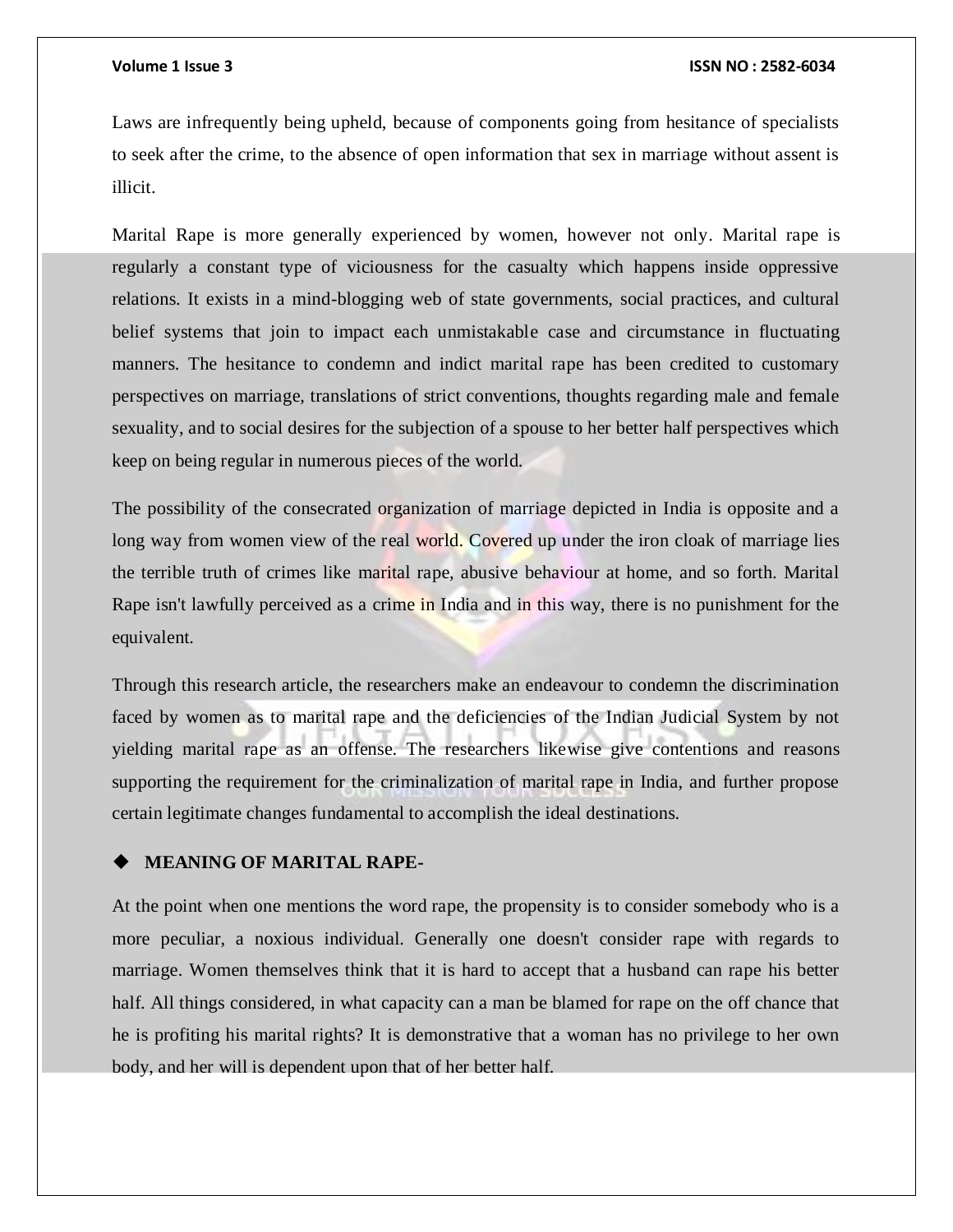Despite the fact that marital rights is the most widely recognized and offensive type of masochism in the Indian culture, it is very much taken cover behind the iron drape of marriage. While the legal definition shifts, marital rape can be characterized as any undesirable intercourse or entrance (vaginal, butt-centric, or oral) acquired forcibly, the danger of power, or when the spouse can't assent. Regardless of the commonness of marital rape, this issue has gotten moderately little consideration from social scientists, specialists, the criminal justice system, and the bigger society all in all. The term rape has been imitated from the word rapio, which means to seize.

Rape is in this manner, coercive seizure, or the ravishment of a woman without her assent, forcibly, dread or extortion. It includes coercive, non-consensual sex with a woman. Rape can be seen as a demonstration of the brutality of the private individual of a woman, a shock definitely. It is simply a definitive infringement of the modest of a woman. The Supreme Court of India has suitably depicted it as an immortal dishonour and the gravest crime against human dignity.<sup>6</sup>

Rape isn't simply a physical ambush; however, it is dangerous of the entire persona of the person in question. The law didn't conceptualize it as an offense against the individual of the woman, one that pulverizes her opportunity; rather, it considered rape as an instrument for defending a man's property from the sexual conflicts of other men. Along these lines, the demonstration of rape inside marriage was not perceived as an offense as a woman was viewed as the property of the spouse, and a man couldn't be seen to abuse his own property.

Marital rape is especially convoluted in light of the fact that the mind-boggling, individual nature of marital relationships makes it difficult for the victim to try and consider herself to be a victim, not to mention detailing the culpable demonstration to the specialists, which is the reason Marital Rape is one of the exceptionally under-announced fierce violations. Indeed, even the women who do view themselves as victims are unwilling to move toward the specialists since they are monetarily needy upon their spouses, and announcing the issue could bring about the withdrawal of money related help leaving them and their children without food and shelter.

Marital Rape alludes to the sex between a man and a woman, who is lawfully acknowledged as a couple, where the woman doesn't give assent for such intercourse. Marriage, as examined prior is

 $\overline{\phantom{a}}$ 

<sup>6</sup> Bodhisattwa Gautam v. Subhra Chakraborty AIR 1996 SC 922.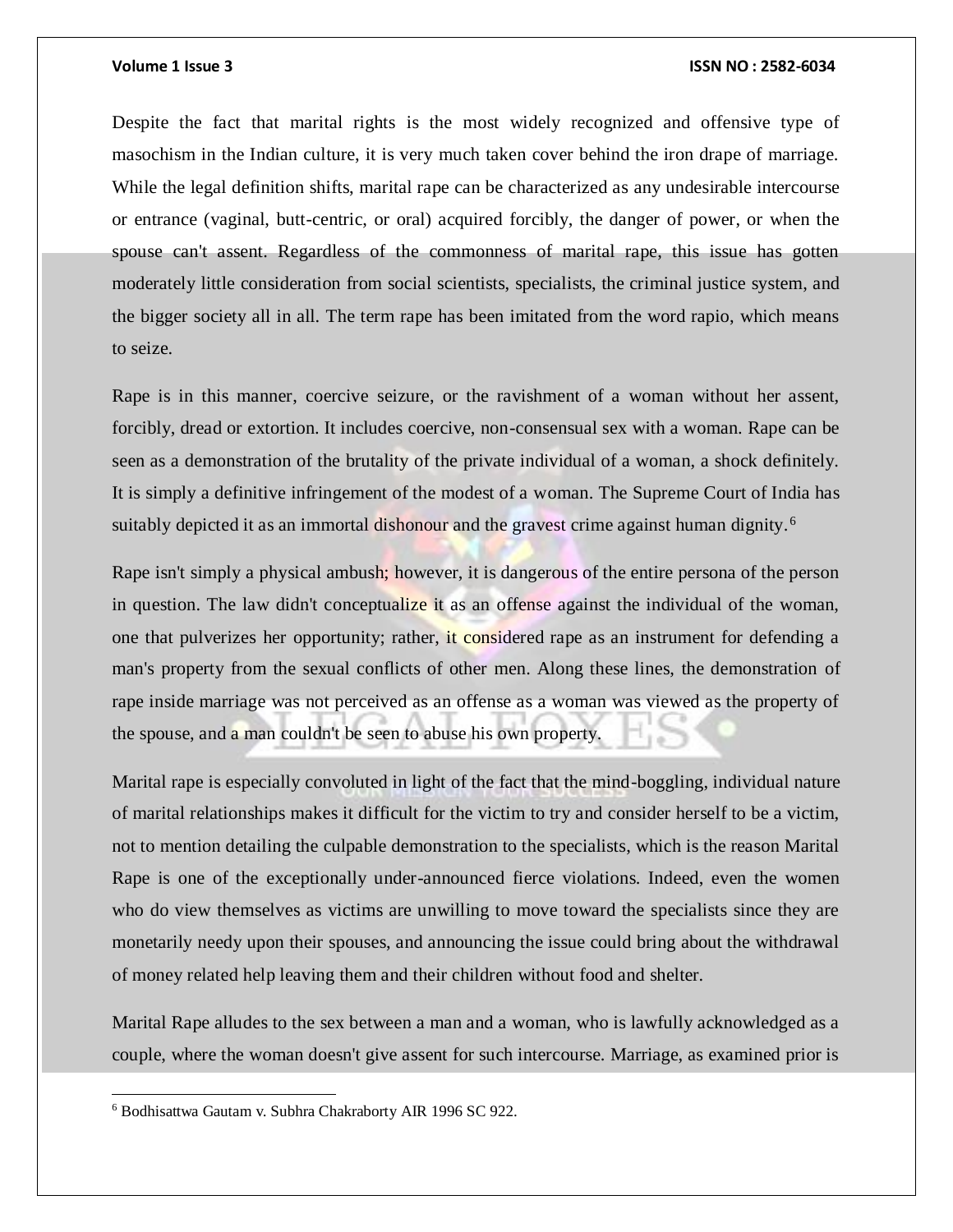$\overline{a}$ 

### **Volume 1 Issue 3 ISSN NO : 2582-6034**

an irreproachable bond in which the man and a woman promise to live respectively in bliss just as in torment by welcome the blemishes of one another. Marriage likewise gives a privilege to the couple to legally perfect their marriage.

Culmination is viewed as an important essential after the marriage has occurred. Marriage is a steady relationship where a man and a woman are socially allowed to have Children inferring the privilege of sexual relations.<sup>7</sup>

Being a part of the wedlock doesn't allow the man to compellingly engage in sexual relations with his better half. The option to have sex must be consensual and not a commitment of the spouse. The wife ought to have the freedom to decline to engage in sexual relations and can't be constrained by her better half to do it. Indeed, even today the law system in India doesn't perceive marital rape as a crime. It is far from being obviously true issue on which so far no end has been drawn.

Marital Rape otherwise called 'Spousal Rape' or 'Inmate Partner assault' is an assault submitted by one companion against the other.<sup>8</sup> To comprehend the difficulties of Marital Rape one should initially comprehend the distinction between Rape and Marital Rape as both the terms have various implications and can't be utilized reciprocally.

The dictionary meaning of the word rape is the beguiling or infringement of a woman. The rundown of the meaning of Rape as characterized and acknowledged by the FBI seems to be "Penetration, regardless of how slight, of the vagina or rear-end with anyone part or article, or oral entrance by a sex organ of someone else, without the assent of the victim."<sup>9</sup>

As per Morton Hunt, "The run of the mill marital rapists is a man who despite everything accepts that husband should manage their wives. This broadens, he feels, to sexual issues: when he needs her, she ought to be happy, or possibly willing; in the event that she isn't, he has the option to constrain her. Yet, in driving her he increases unmistakably in excess of a couple of moments of

<sup>&</sup>lt;sup>7</sup> Meaning of Indian marriage, Visited on July 13, 2015), accessible at: http://vapsoft.org/which means of-indianmarriage/

<sup>8</sup> Marital Rape,(Visited on July 11, 2015, available at: http://rapeinfo.wordpress.com/2008/05/25/marital-rape/

<sup>9</sup> Definition of Rape,(visited on July 13, 2015), available at: https://www.fbi.gov/about-us/cjis/ucr/later program- %20updates/new-rape-definition-frequently-asked-questions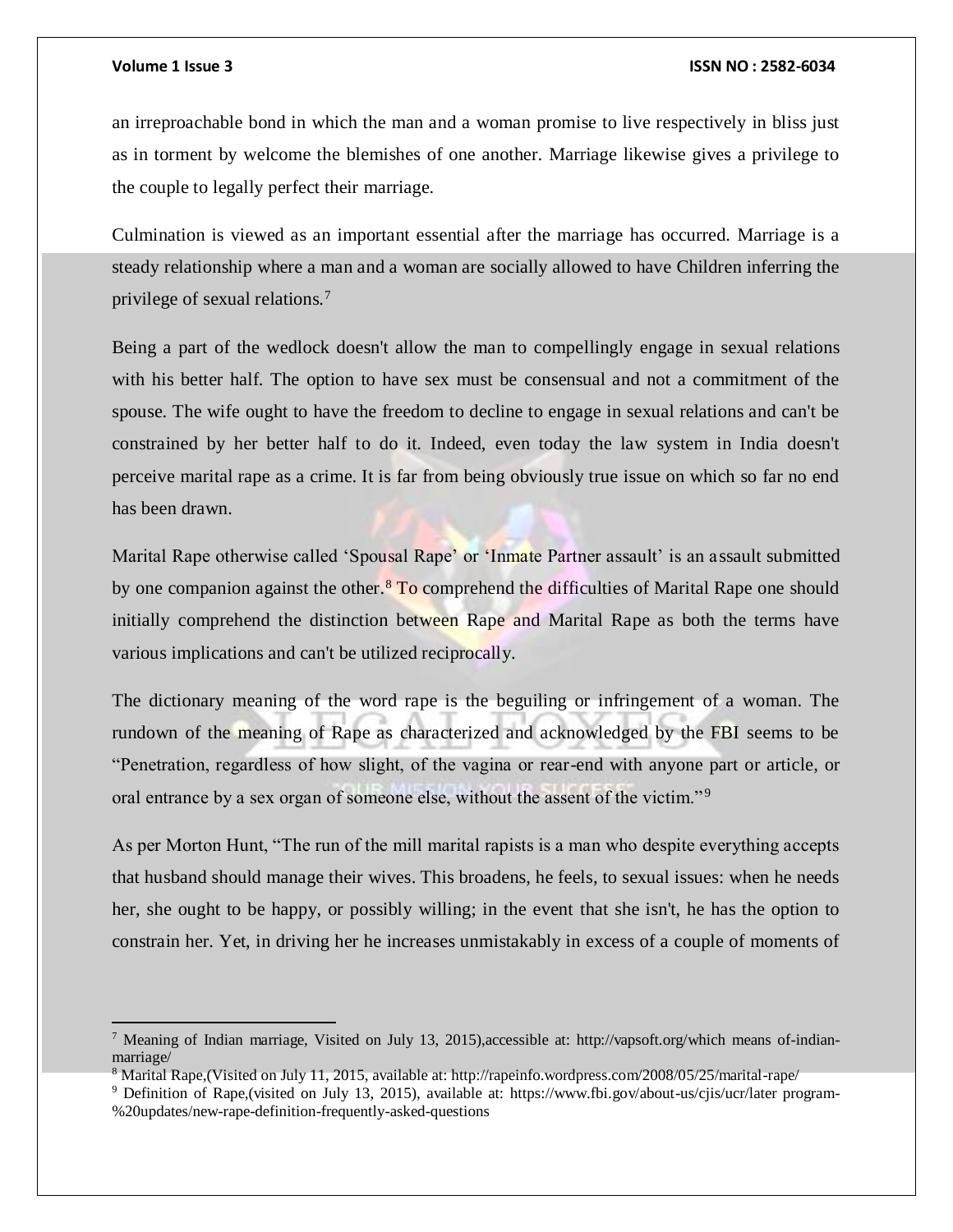sexual joy. He lowers her and reasserts, in the most sincerely ground-breaking way imaginable, that he is the ruler and she is the subject."<sup>10</sup>

According to the Indian Penal Code, 1860, the meaning of Rape under section 375, states that "sex with a woman would be established as a rape on the off chance that it is without wanting to or without her assent. On the off chance that the assent of the woman is acquired by intimidation or causing fear of terrible hurt or demise, it will likewise be called rape. In the event that a man deceitfully causes the lady to accept that he is her better half and engages in sexual relations with her that is additionally rape. On the off chance that a man has sex with a woman who can't give consent because of unsoundness then it would likewise comprise rape".

Sex with a young girl who is under sixteen years of age would likewise be called rape regardless of whether the young girl consented for such intercourse.

Aside from this the meaning of rape likewise includes an exception that expresses that a man having sex with his own better half, who isn't younger than fifteen years isn't rape.

Section 375, the provision of rape in the Indian Penal Code (IPC), echoes extremely bygone assumptions, referenced as its exemption clause- Sexual intercourse by a man with his own better half, the wife not being under 15 years old, isn't rape.

There is a clear preference for the rights of the husband over his wife against the wife's right to herself.<sup>11</sup> It can be obviously observed that the special case in this area doesn't recognize a wife being raped by her better half, given that she is over 15 years old. The Indian Penal Code Simply disregards an offense as terrible as marital rape by not having an arrangement for it.

The court in a case stated that:

"Defence counsel appropriately contended that IPC doesn't perceive the idea of marital rape. In the event that the complainant was a lawfully married spouse of the accused, the sex with her by

 $10$  Morton Hunt, Legal Rape, Family Circle (January 9, 1979), p. 38.

<sup>&</sup>lt;sup>11</sup> Dipa Dube, License to Rape: The Indian Viewpoint, Indian Institute of Technology - Rajiv Gandhi School of Intellectual Property Law, February 14, 2006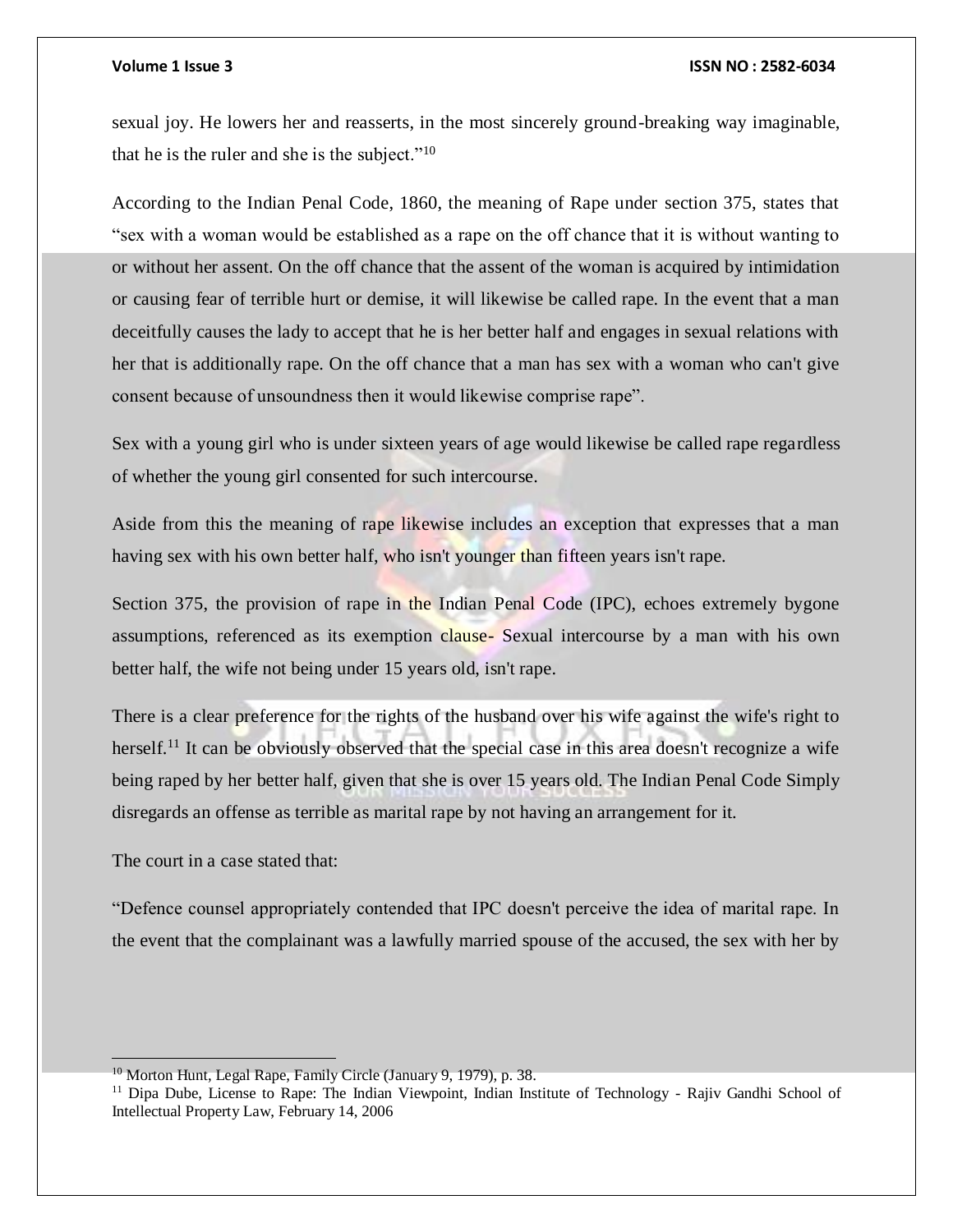### **Volume 1 Issue 3 ISSN NO : 2582-6034**

accused would not comprise offense for rape regardless of whether it was forcibly or against her wishes."<sup>12</sup>

## **MARITAL EXEMPTION ORIGIN & RATIONALE-**

Since the commencement of most social orders, it has been adequate for men to drive their spouses to have intercourse without wanting to. The customary meaning of rape in many nations was sex with a female not his significant other without her consent.

This gave the spouse an exception from arraignment for raping their wives-a permit to rape. The establishment of this an exception can be followed back to articulations made by Sir Matthew Hale, Chief Justice in seventeenth Century England. Lord Hale composed that: "the spouse can't be liable of rape submitted without anyone else upon his legal wife, for by their common consent and agreement, the wife hath surrendered herself this sort unto her better half which she can't retract."<sup>13</sup>It is astonishing to take note of that Lord Hale didn't offer any contention, case law or lawful premise to help his attestation.

He asserted that, upon marriage, the spouse consequently hands over her legal individual to the husband and agrees to every single sexual act, which can't be withdrawn at any later date for reasons unknown at all. He presented inside the marriage, an idea of suggested consent that began at the hour of the marriage and proceeded for the whole course of the marriage, and such consent was regarded as unavoidable by Lord Hale. This built up that once wedded a woman doesn't reserve the option to reject sex with her better half. Because of the development of sex as a woman obligation inside a marriage, there is consistently an assumption of her consent.

A female slave has a conceded right, and is considered under an ethical commitment, to reject her lord the last commonality. Not so the spouse. Anyway ruthless a dictator she may, tragically, be affixed too. He can guarantee from her and authorize the most minimal corruption of person that of being made the instrument of a creature works in opposition to her inclinations<sup>14</sup>.

<sup>&</sup>lt;sup>12</sup> The Life and Times of an Indian Homemaker, (Visited on July 25, 2015), available at : https://indianhomemaker.wordpress.com/2012/12/04/why-is-forcieble-sex-or-lack-of-consent-not-rape/ <sup>13</sup>Hale, Matthew, 1 History of the Pleas of the Crown, p. 629. (1736, London Professional Books, 1972). <sup>14</sup> Mill, J.S., The Subjection of Womened. S.M. Okin, Indianapolis, Hacket, 1988, p. 33.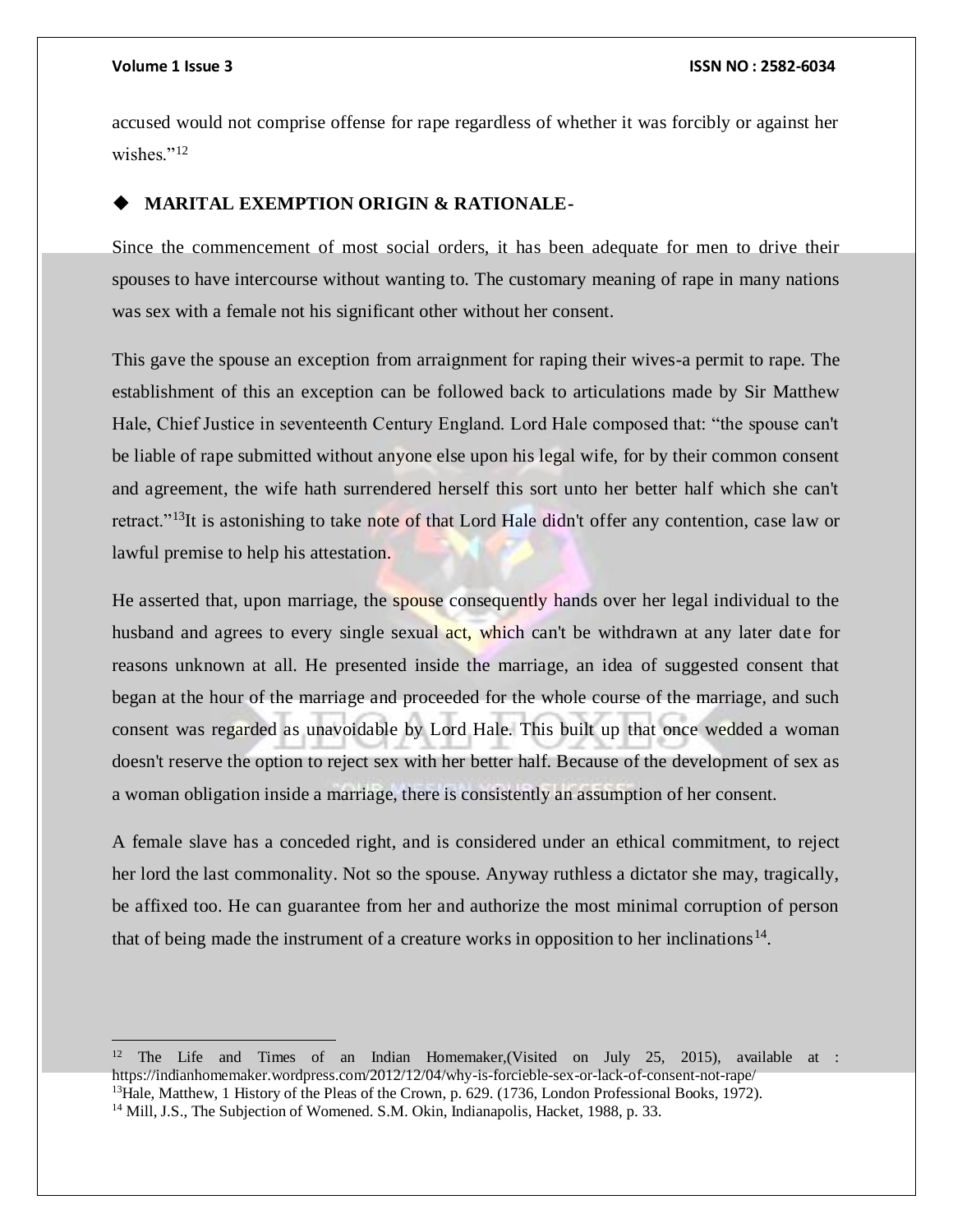As long back as in 1869, John Stuart Mill saw that marital rape is never welcome to women for it speaks to an acquiescence of nobility so outright in nature that it brings down the height of the spouse underneath that of a slave. The fundamental reason for this presumption lies in the fiction that the spouse is considered to have given her unalterable agree to sex to the husband at the hour of the marriage and subsequently the husband can't be held liable of assault, which he may submit upon his significant other.

The precepts of the marital rape exception depended on the thought of permanent inferred consent'. According to this idea, when a woman is married to a man, there is believed to be inferred agree to sex, which is unalterable in nature. The other conventional avocations for the marital exemption were the common law doctrines that a woman was the property of her better half and that the legal existence of the woman was fused and solidified into that of a husband'.<sup>15</sup>

## **MARITAL RAPE AND LAWS IN INDIA-**

Marital rape is an extensive problem for a woman that has occurred for centuries all over the world. Regardless of this fact, marital rape has been mainly ignored in the rape and domestic violence literature's, this problem has received comparatively little attention from social scientists, legal practitioners, the criminal justice system, and the society as a whole but after examining the need for reforms in the legal system regarding the punishment of various crimes against women and especially married women, various countries have recognized this as a crime with severe penalties.

However we have progressed in each conceivable field, marital rape isn't reflected as an offense in India. Despite alterations, law commissions, and new enactments, one of the most embarrassing and weakening acts isn't an offense in India.

The last form of Section 375 of the Indian Penal Code, which developed after conversations in the Select Committee, is a solidified type of Clause 359 of the Macaulay's Draft Penal Code. Section 375<sup>16</sup>, the provision of rape in the Indian Penal Code (IPC), has reverberating ancient slants, referenced as its exception clause- Sexual intercourse by a man with his spouse, the spouse not being under 15 years old, isn't rape.

<sup>&</sup>lt;sup>15</sup> To Have and to Hold-The Marital Rape Exemption and the Fourteenth Amendment, 99 HARV. L. REV. 1255, 1256 (1986) p. 442.

<sup>16</sup>Section 375 of Indian Penal Code(45 of 1860)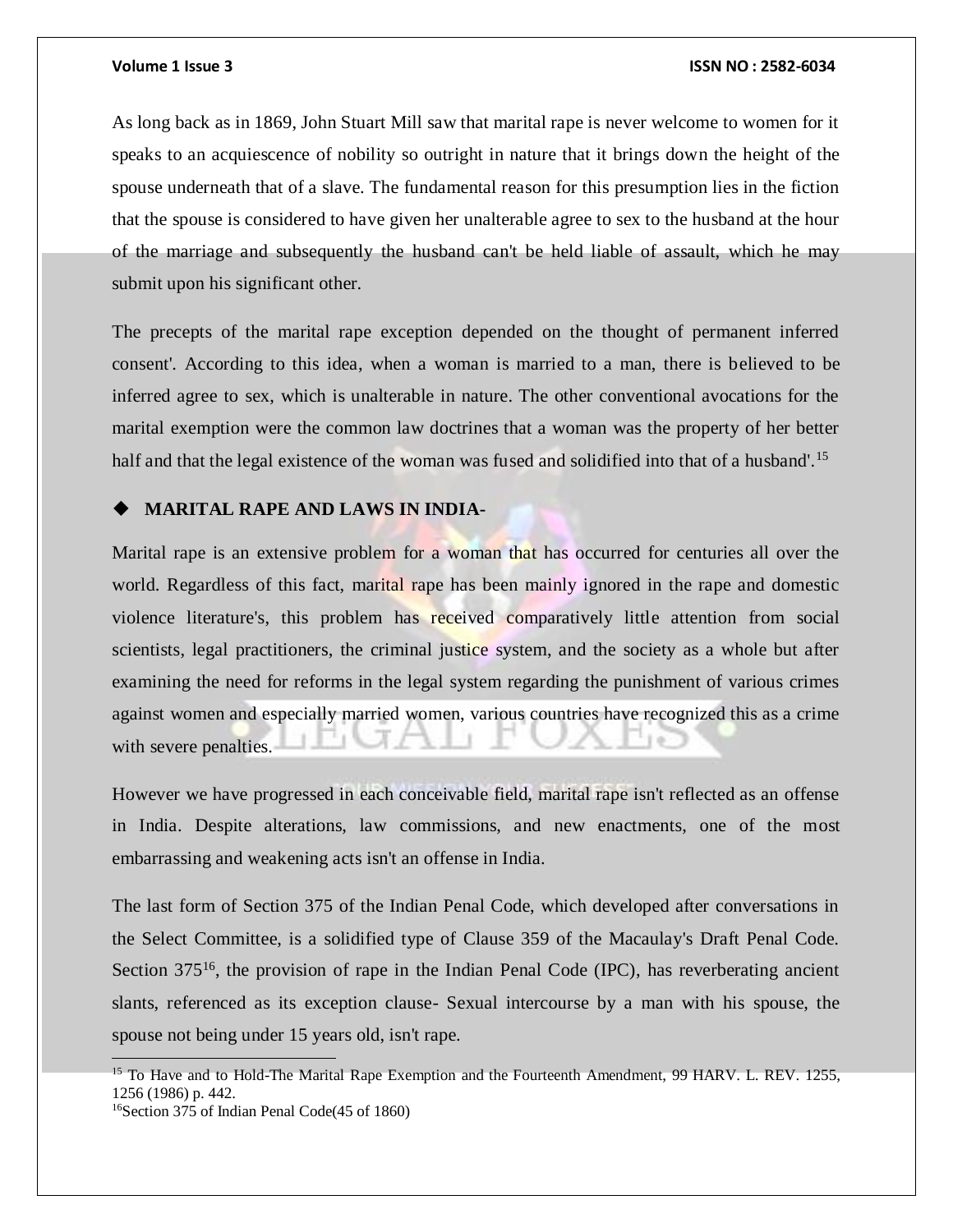Section 376 of IPC gives punishment for rape. According to this section, the convict should be punished with imprisonment of either for a term which shall not be less than 7 years but may extend to life or for a term extending up to 10 years and shall also be liable to fine except if the victim is his own wife, and isn't under 12 years old, in which case, he shall be punished with imprisonment of either for a term which may extend to 2 years with fine or with both. This section in managing rape, in an exceptionally tight domain, sets out that, an offense of rape inside marital bonds stands just if the spouse is under 12 years old, in the event that she is between 12 to 15 years, an offense is submitted, notwithstanding, less serious, attracting minor punishment. Once, the age crosses 15, there is no legal protection concurred to the spouse, in direct negation of human rights regulations.

In what manner can a similar law provide for the legal age of consent for marriage with being 18 while ensuring structure sexual maltreatment, just those up to the age of 15? After the age of 15, there is no remedy the women have. The Indian Penal Code was revised in 1983 to clear a path for the criminalization of spousal assault during the time of judicial separation<sup>17</sup>.

According to the Indian Penal Code, the occurrences wherein the husband can be criminally prosecuted for an offense of marital rape are as under:

1. When the spouse is between 12 - 15 years old, offense culpable with imprisonment up to 2 years or fine, or both; $18$ 

2. When the spouse is beneath 12 years old, offense culpable with imprisonment of either depiction for a term which shall not be under 7 years yet which may extend to life or for a term extending up to 10 years and shall also liable to fine<sup>19</sup>.

3. Rape of a judicially separated spouse, offense culpable with imprisonment up to 2 years and fine;<sup>20</sup>

4. The rape of a spouse of over 15 years in age isn't punishable<sup>21</sup>.

 $\overline{a}$ 

<sup>&</sup>lt;sup>17</sup>Indian Penal Code (45 of 1860), Section 376A

 $18$ Indian Penal Code(45 of 1860), Section 376(1)

<sup>&</sup>lt;sup>19</sup>Ibid

 $20$ Supra at 17

<sup>21</sup>Indian Penal Code (45 of 1860),Exception to Section 375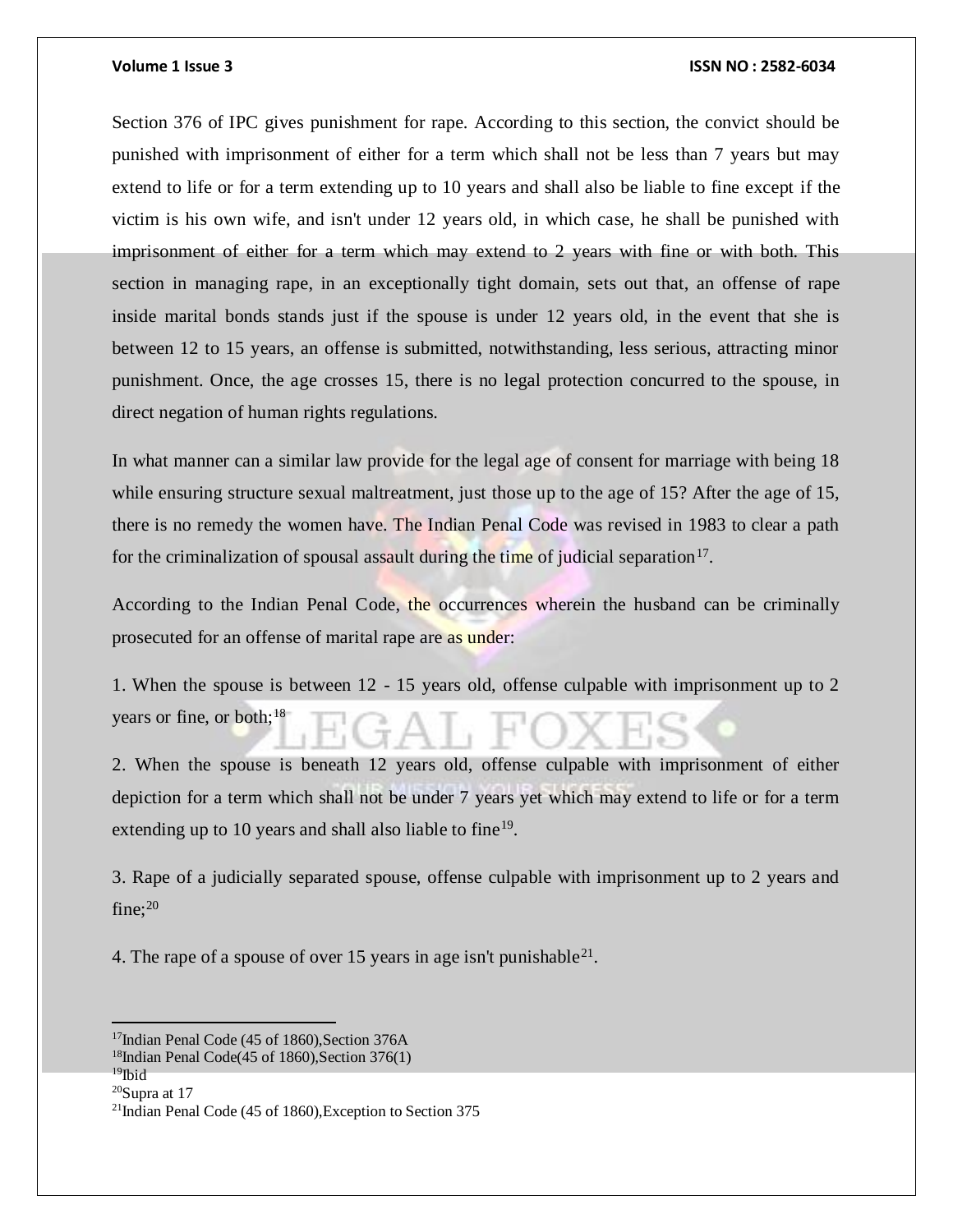In 2005, the Protection of Women from Domestic Violence Act, 2005 was passed which although did not consider marital rape as a crime, considered it a type of domestic violence<sup>22</sup>.

Under this Act, if a lady has experienced marital rape, she can go to court and get judicial separation from her spouse. This is just a piecemeal enactment and significantly more should be done by the Parliament with respect to marital rape.

Marital rape mirrors the perversity of a person. It isn't just the rape of a lady's body but the rape of her affection and trust also. Being dependent upon sexual violence by her own husband envelopes her in a sense of insecurity and dread. Her human rights are sacrificed at the special stepped area of marriage. The Indian Penal Code has managed this type of assault in an exceptionally piecemeal way. Different provisions of the IPC identifying with sexuality fortify Victorian ethical quality as well as the non-organization of women<sup>23</sup>.

## **MARITAL RAPE: A DECRIMINALISED CRIME IN INDIA-**

India is one of the thirty-six nations that despite everything have not condemned marital rape.<sup>24</sup> The Supreme Court of India and different High Courts are as of now overflowed with writ petitions testing the lawfulness of this exemption, and in an ongoing landmark judgment where the Supreme Court condemned reluctant sexual contact with a spouse somewhere in the range of fifteen and eighteen years of age.<sup>25</sup> This judgment has thus prompted an expansion in different writs testing the legality of Exception 2 overall. Considering continuous litigation, this Article basically investigates the legality of Exception 2.

## **1. VIOLATION OF ARTICLE 14 OF THE INDIAN CONSTITUTION-**

Article 14 of the Indian Constitution guarantees that the State won't deny any person equality under the watchful eye of the law or the equal assurance of the laws inside the territory of India<sup>26</sup>.Even however the Constitution shields value to all, Indian criminal law discriminates women who have been assaulted by their spouses.

<sup>&</sup>lt;sup>22</sup> The Protection of Women from Domestic Violence Act, 2005, Section 3 Explanation 1 (ii).

<sup>&</sup>lt;sup>23</sup> Kumari, Ved, Gender Analysis of the Indian Penal Code in Engendering Law: Essays in the respect of Lotika Sarkar ( Amita Dhanda and Archana Parashar eds.) , p. 143.

<sup>&</sup>lt;sup>24</sup> Marital Rape in India: 36 nations where marital rape is not a crime India, Today, Mar. 12, 2016.

<sup>&</sup>lt;sup>25</sup> Independent Thought v. Association of India, (2013) 382 SCC (2017) (India).

<sup>26</sup>Indian Constitution,Article 14.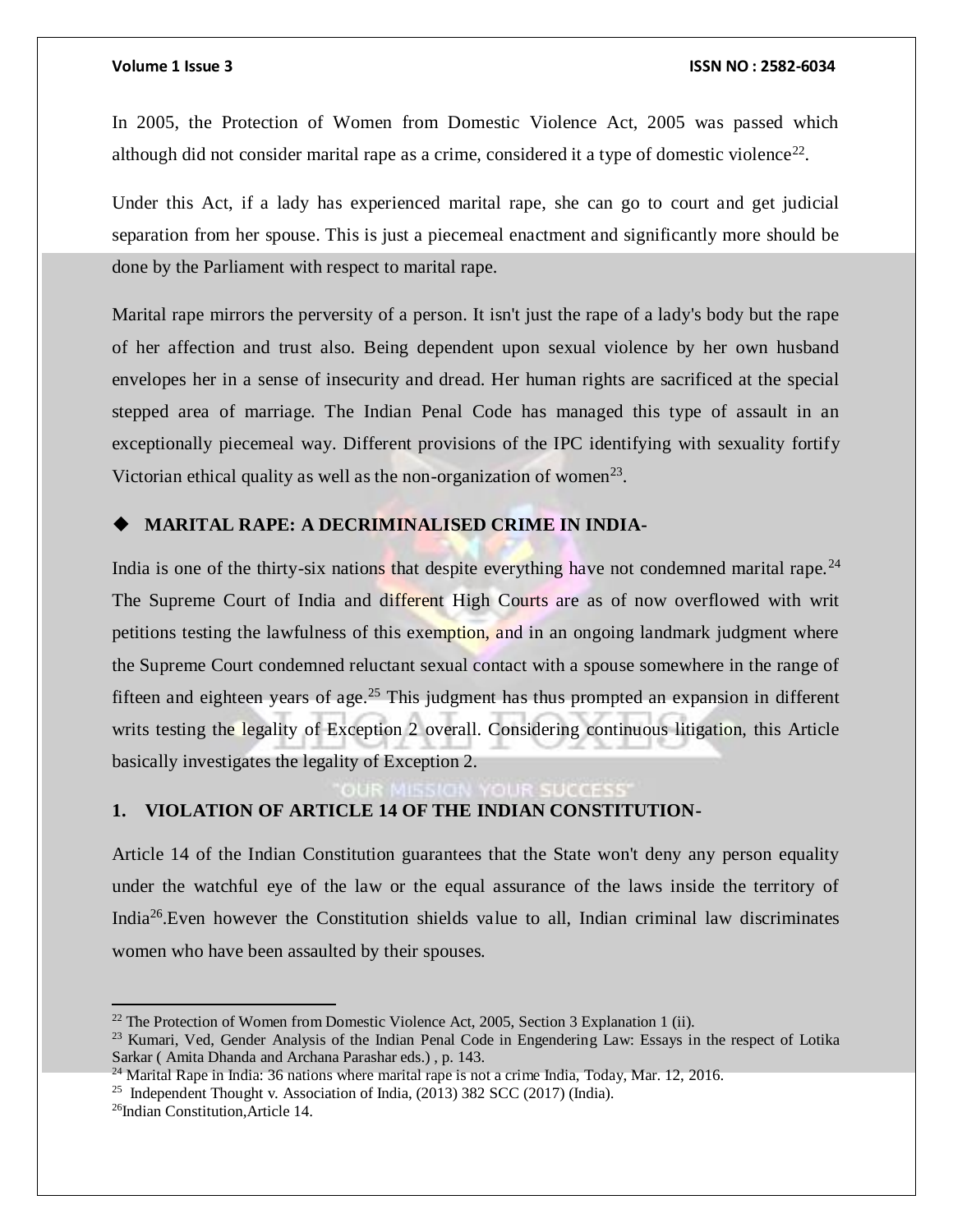### **Volume 1 Issue 3 ISSN NO : 2582-6034**

At the time the IPC was drafted during the 1860s, a married woman was not viewed as a free legal element. Or maybe, she was viewed as the asset of her husband. Accordingly, she didn't have any of the rights presently ensured to her as a free legal entity, including the option to record a protest against another under her own identity.<sup>27</sup> Exception 2, which basically excludes activities executed by spouses against their wives from being viewed as demonstrations of "rape," is to a great extent affected by and got from this previously existing precept of combining the women personality with that of her better half.

The underlying foundations of this teaching can be followed by British provincial standards in the Victorian era.<sup>28</sup> India was a British settlement during the nineteenth century. Every single Indian law authorized as of now were profoundly impacted by English laws and Victorian standards. The marital exemption to the IPC's meaning of rape was drafted based on Victorian male-centric standards that didn't perceive people as equivalents, didn't permit wedded ladies to possess property, and blended the characters of a couple under the "Tenet of Coverture."

Be that as it may, circumstances are different. Indian law currently manages married couples discrete and independent legal identities, and many statutes in the cutting edge period is expressly worried about the security of women. This concern is evident in the plenty of rules expected to shield a woman from inhumanity and provocation that have been passed since the turn of the century, including The Protection of Women from Domestic Violence Act and the Sexual Harassment of Women at Workplace (Prevention, Prohibition and Redressal) Act."<sup>29</sup>

Exception 2 disregards the privilege to correspondence revered in Article 14 to the extent that it oppresses married women by denying them equivalent assurance from rape and sexual harassment. The Exception makes two classes of women dependent on their marital status and immunizes activities executed by men against their spouses. In doing as such, the Exception makes conceivable the exploitation of married women for reasons unknown other than their marital status while shielding unmarried women from those equivalent demonstrations.

<sup>&</sup>lt;sup>27</sup> To Have and to Hold: The Marital Rape Exemption and the Fourteenth Amendment,  $99(6)$  Harv. L. Rev. 1255, 1256 (1986).

<sup>&</sup>lt;sup>28</sup> Jill Elain Hasday, Consent and Contest: A Legal History of Marital Rape, 88 Calif. L. Rev. 1373 (2000).

<sup>&</sup>lt;sup>29</sup> Protection of Women from Domestic Violence Act, 2005, No. 43, Acts of Parliament, 2005 (India); Sexual Harassment of Women at Workplace (Prevention, Prohibition and Redressal) Act, 2013, No. 14, Acts of Parliament, 2013 (India).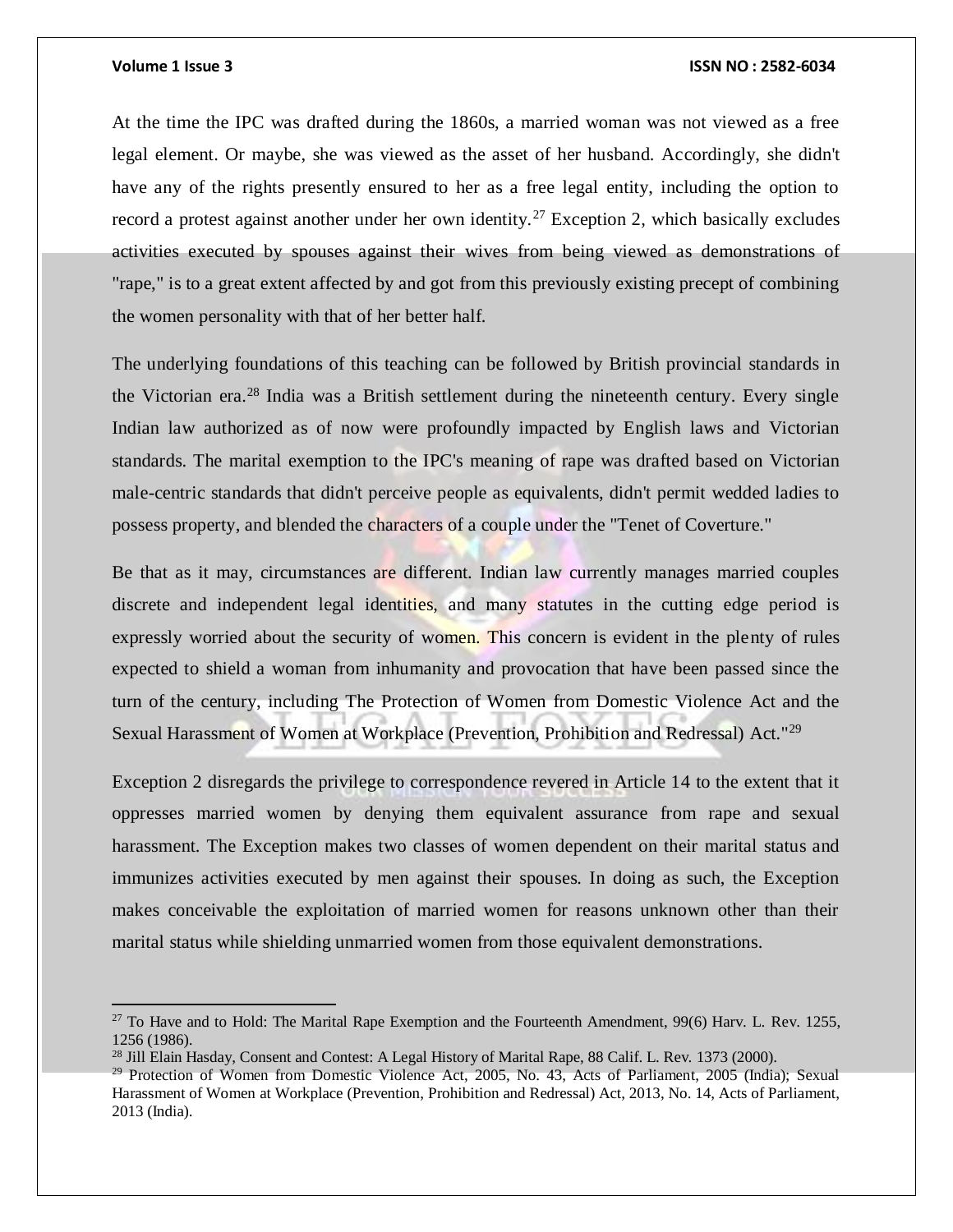Exception 2's differentiation among married and unmarried women additionally disregards Article 14 to the extent that the classification has made no sane connection to the basic reason for the statute. In Budhan Choudhary v. State of Bihar<sup>30</sup> in addition to State of West Bengal v. Anwar Ali Sarkar<sup>31</sup>, the Supreme Court said that: any ordering under Article 14 of the Indian Constitution is reliant upon a responsiveness test that can be passed just if the order has some normal nexus to the target that the demonstration looks to accomplish". In any case, Exception 2 baffles the motivation behind Section 375: 'to ensure women and rebuff the individuals who take part in the heartless action of rape.' Absolving spouses from discipline is altogether conflicting to that objective. Set forth plainly, the results of rape are similar to whether a woman is married or unmarried. Additionally, married women may really think that it's progressively hard to get away from harsh conditions at home since they are lawfully and monetarily attached to their spouses. As a general rule, Exception 2 urges spouses to mightily go into sex with their wives, as they realize that their demonstrations are not disheartened or punished by law. Since no discerning nexus can be deciphered between the order made by the Exception and the fundamental objective of the Act, it doesn't fulfil the trial of sensibility, and in this way disregards Article 14 of the Indian Constitution.

## **2. VIOLATION OF ARTICLE 21 OF THE INDIAN CONSTITUTION-**

Exception 2 is additionally an infringement of Article 21 of the Indian Constitution.<sup>32</sup>Article 21 expresses that "no individual will be precluded from claiming his life and individual freedom with the exception of as per the strategy built up by law." The Supreme Court has deciphered this provision in different decisions to reach out past the absolutely strict assurance to life and freedom. Rather, it has held that 'the rights cherished in Article 21 incorporate the rights to wellbeing, security, respect, safe day to day environments, and a sheltered domain, among others'.

As of late, courts have started to recognize a right to abstain from sexual intercourse and to be liberated from undesirable sexual movement cherished in this more extensive right to life and personal liberty. In The State of Karnataka v. Krishnappa, the Supreme Court said that "sexual violence parted from being a desensitising protest is an unlawful disruption of the right to

 $30$  Budhan v. State of Bihar, AIR (1955) SC 191 (India).

<sup>31</sup> State of West Bengal v. Anwar Ali Sarkar, AIR (1952) SC 75 (India).

<sup>32</sup> India Const. Art. 21.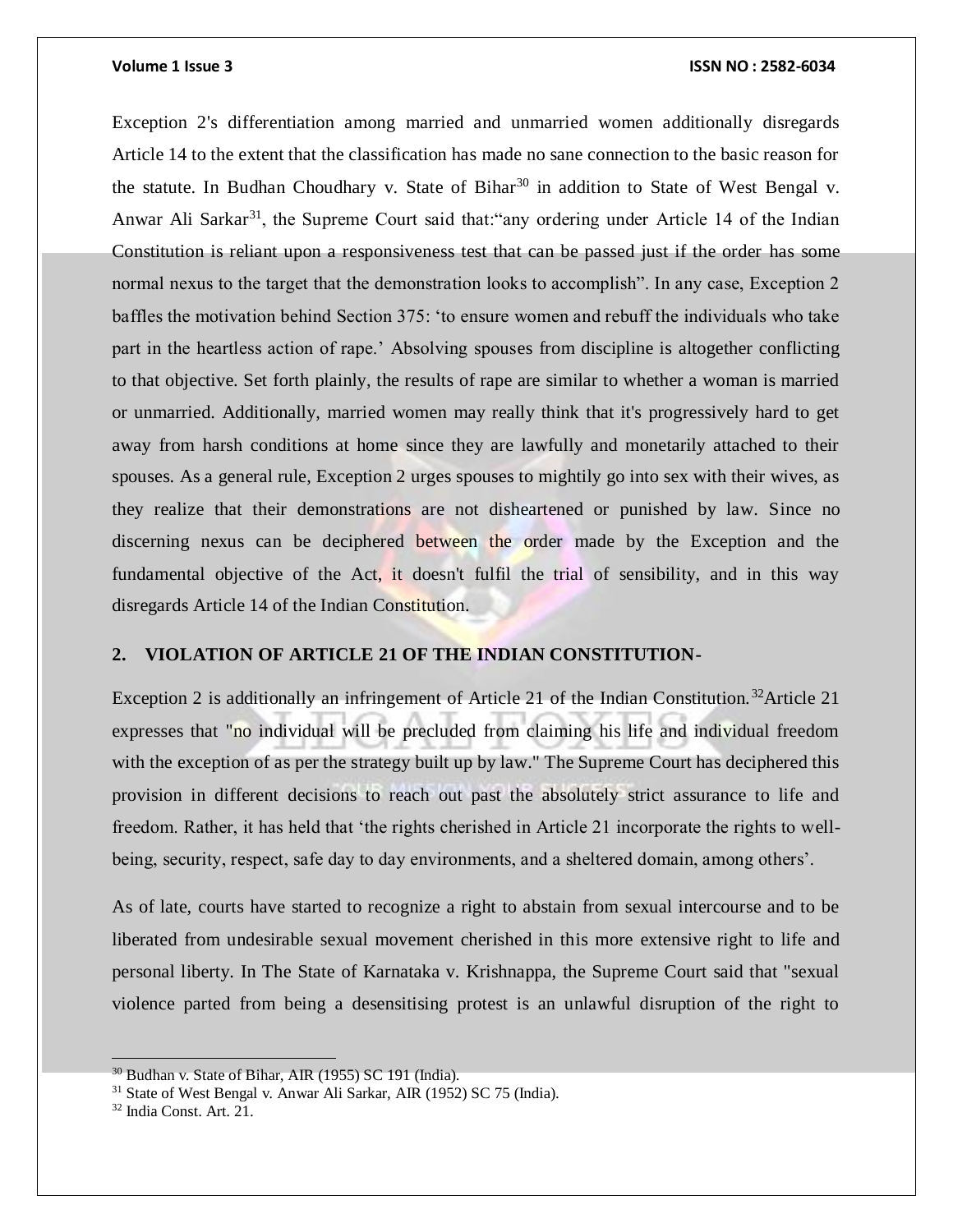security and sacredness of a woman."<sup>33</sup> In a similar judgment, it held that "non-consensual sex adds up to physical and sexual brutality". Afterward, in Suchita Srivastava v. Chandigarh Administration, the Supreme Court compared the option to settle on decisions identified with sexual activity with rights to individual freedom, security, nobility, and substantial honesty under Article 21 of the Constitution.<sup>34</sup> Most recently, the Supreme Court has unequivocally perceived in Article 21 an option to settle on decisions in regards to intimate relations. In Justice K.S. Puttuswamy (Retd.) v. Union of India, the Supreme Court perceived the privilege to protection as a central right everything being equal and held that the privilege to security incorporates "decisional protection reflected by a capacity to settle on cosy choices principally comprising of one's sexual or procreative nature and choices in regard of private relations."<sup>35</sup> Forced sexual dwelling together is an infringement of the fundamental right. The above decisions don't recognize the privileges of married women and unmarried women and there is no opposite decision expressing that the person's entitlement to protection is lost by marital affiliation. Thus, the Supreme Court has perceived the option to go without sexual activity for all women, irrespective of their marital status, as a fundamental right conferred by Article 21 of the Constitution.

Furthermore, Exception 2 violates Article 21's entitlement to carry on with a solid and stately life. As referenced above, it is all around settled that the "right to life" conceived in Article 21 isn't only an option to exist. For instance, there can be no debate that each resident of India has the privilege to get medicinal services or that the state is required to accommodate the strength of its constituents.<sup>36</sup> In this vein, the courts have more than once held that the "right to life" includes an option to live with human dignity.<sup>37</sup> Yet the very presence of Exception 2, which neglects to discourage spouses from participating in demonstrations of constrained sexual contact with their wives, antagonistically influences the physical and emotional wellness of women and sabotages their capacity to live with nobility.

<sup>33</sup> The State of Karnataka v. Krishnappa, (2000) 4 SCC 75 (India).

<sup>34</sup> Suchita Srivastava v. Chandigarh Administration, (2008) 14 SCR 989 (India)

<sup>35</sup> Justice K.S. Puttuswamy (Retd.) v. Union of India, (2017) AIR 2017 SC 4161 (India).

<sup>&</sup>lt;sup>36</sup> Regional Director ESI Corpn. v. Francis de Costa, 1993 Supp (4) SCC 100; 5 D.D. Basu, Commentary on the Constitution of India, 4711 (LexisNexis 2015).

<sup>37</sup> C.E.S.C. Ltd. v. Subhash Chandra, (1992) 1 SCC 441 (India).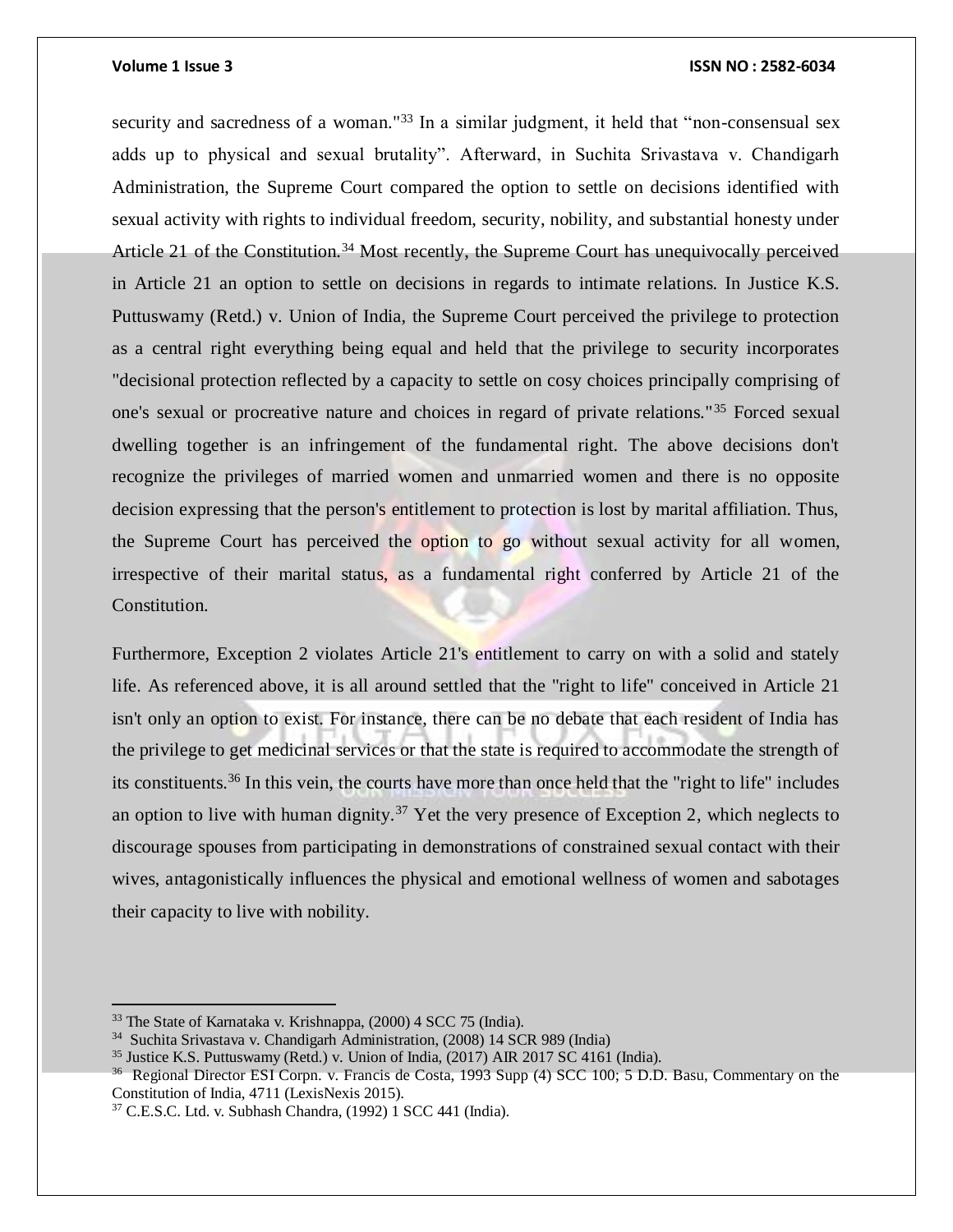The above conclusion clearly reflects that Exception 2 to Section 375 of the IPC is an encroachment of Articles 14 and 21 of the Constitution. It is time that Indian law comprehends the cold hearted idea of this provision of law and strikes it down.

## **42nd LAW COMMISSION REPORT-**

The Law Commission of India in its 42nd report set forward the need of barring marital rape from the ambit of Section 375. In their words normally the prosecution for this offence is extremely uncommon. We figure it is desirable to complain through and throughout of the ambit of segment 375 and not call it rape even in a specialized sense. The punishment for this offense may likewise be given in a different Section. Numerous women organizations and the National Commission for Women have been requesting the cancellation of the special case condition in Section 375 of the Indian Penal Code which expresses that sex by a man with his own spouse, the spouse not being under fifteen years old, isn't rape.

Nonetheless, the Task Force on Women and Children set up by the Woman and Child Department of the Government of India took the view that there ought to be more extensive discussion on this issue. The command of the Task Force was to review all existing legislation and plans relating to ladies. Of the four suggestions made by the Task Force vis-Ã - Vis assault under the Indian Penal Code is the most significant to the meaning of rape.

It took the position that the meaning of rape should be widened to incorporate all types of sexual maltreatment. According to the suggestion, the Law Commission's proposed meaning of rape could be adopted instead of the current meaning of rape in Section 375 IPC as it is wide, comprehensive, and adequate. However, similar to the Law Commission, the Task Force additionally avoided suggesting the incorporation of marital rape in the new definition.

## **172nd LAW COMMISSION REPORT-**

 $\overline{\phantom{a}}$ 

Indeed, even the 172nd Law Commission<sup>38</sup> which was passed in March 2000 had made the accompanying proposals for considerable change in the law as to rape.

1. Rape ought to be replaced by the term sexual assault.

<sup>38</sup> 172nd report of Law Commission of India on Review of Rape Laws, March 2000, para 3.1.2.1.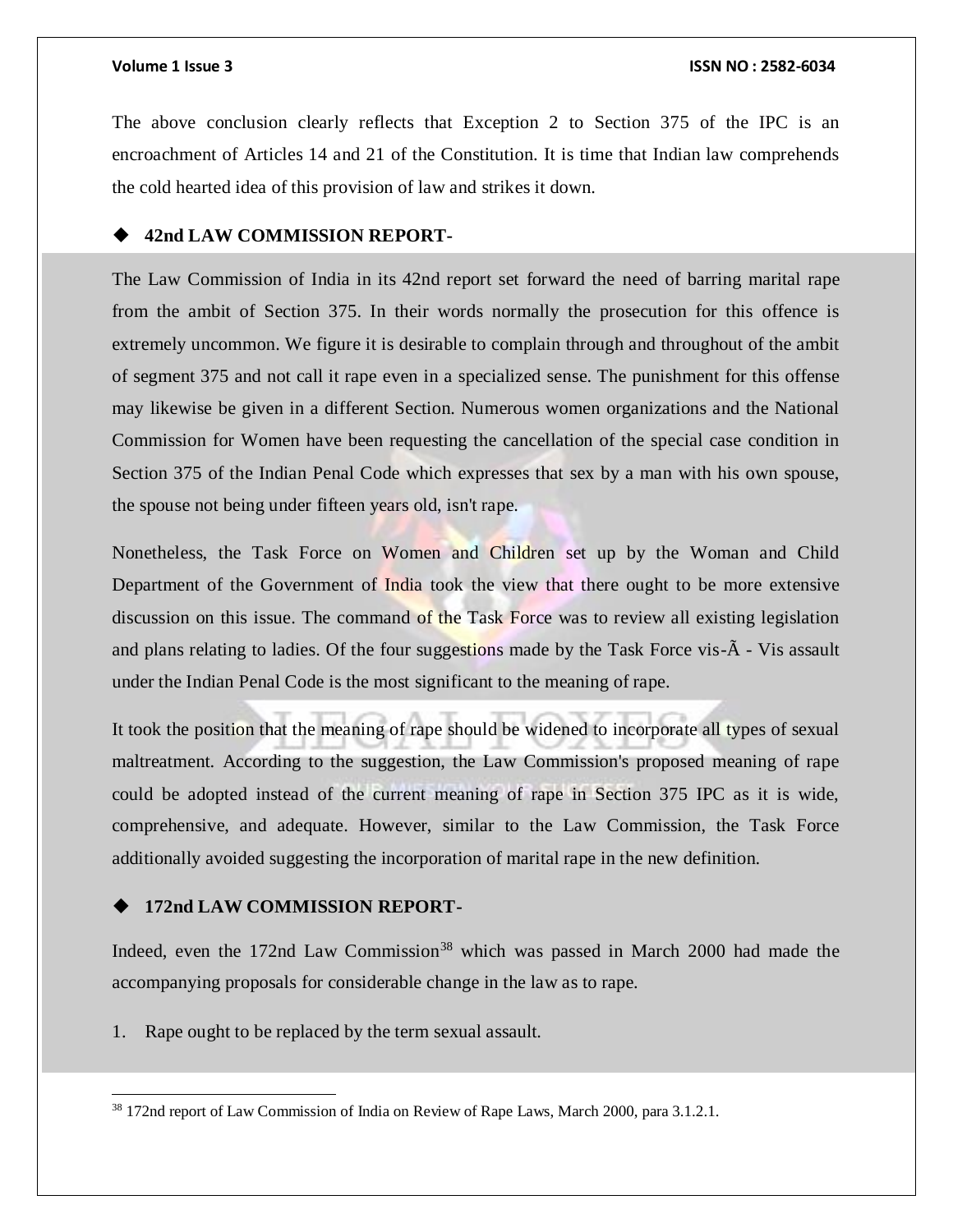- 2. Sexual intercourse as contained in segment 375 of IPC ought to incorporate all forms of penetration, for example, penile/vaginal, penile/oral, finger/vaginal, finger/anal, and object/vaginal.
- 3. In the light of Sakshi v. Union of India and Others<sup>39</sup>, sexual assault on any part of the body ought to be considered as rape.
- 4. Rape laws should be made sexually unbiased as the custodial assault of young boys has been neglected by law.
- 5. A new offense, specifically section 376E with the title 'unlawful sexual direct' ought to be made
- 6. Section 509 of the IPC was additionally looked to be altered, giving higher punishment where the offense set out in the said section is submitted with sexual intent.
- 7. Marital rape: clarification (2) of section 375 of IPC should be deleted. Forced sex by a spouse with his wife ought to be dealt with similarly as an offense similarly as any physical violence by a husband against the wife is treated as an offense. On similar thinking, section 376 A was to be deleted.
- 8. In the Indian Evidence Act (IEA), when suspected that a victim consented to the sexual act and it is denied, the court will assume it to be so.

Despite the 172nd Report of the Law Commission of India submitted more than nine years prior to the Government of India asking that Parliament should replace the current definition of rape under Section 376 IPC with a more extensive meaning of sexual assault, which is both age and gender-neutral, nothing has been done till date.

## **Constitution of India Viz-A-Viz Conjugal Exception to Rape:**

The Constitution of a nation is the content that reflects the spirit of the country. The Indian Constitution organizes and controls power, guarantees human rights, balances the contending

 $\overline{\phantom{a}}$ 

<sup>39</sup> Sakshi v. Union of India and others,2004 (5) SCC 518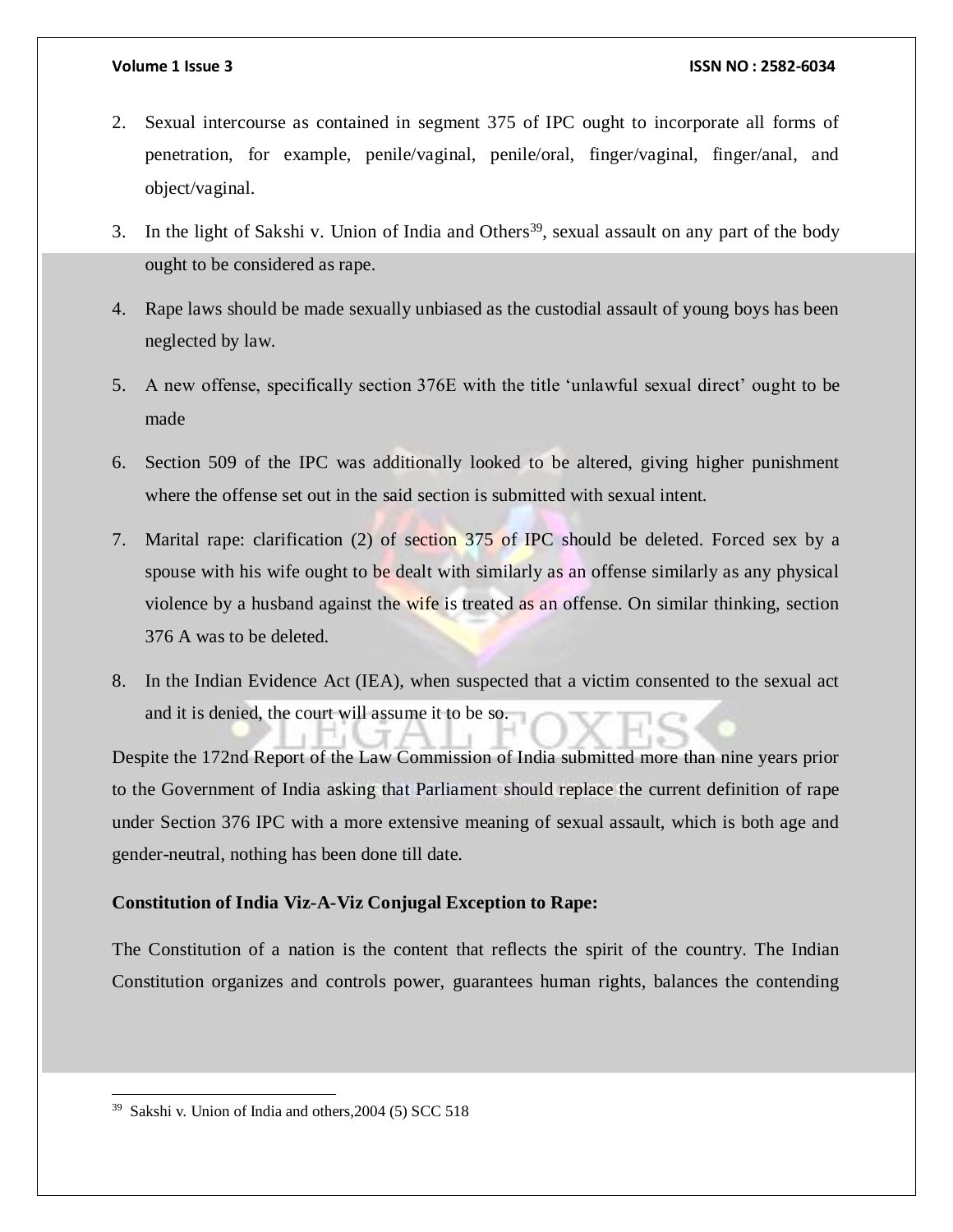cases of social and individual interests, reflects the way of life and encounters of the nation, and operates as a vehicle for national advancement and unity<sup>40</sup>.

According to the Indian constitution, each law that is passed in the nation must be in compliance with the standards and thoughts enshrined in the Constitution of India. Any law that fails to fulfill this standard is considered as ultra vires and is liable to be struck down by the Courts and proclaimed unconstitutional.

## **JUDICIAL STAND-**

Succeeding the historical framework of judicial decisions on the infliction of grave injury by the spouse on the wife the court in Queen Empress versus Haree Mythee $41$ , observed that in case of married women, the law of rape doesn't apply between a couple after the age of 15; regardless of whether the spouse is beyond 15 years old, the husband has no right to dismiss her physical safety, for example, if the conditions are to such an extent that intercourse is probably going to cause death.

In the current case, the spouse was convicted under section 338, Indian Penal Code, for rupturing the vagina of his eleven-year-old wife, causing hemorrhage leading to her death. In Emperor Vs Shahu Mehrab<sup>42</sup>, the husband was sentenced under section  $304A$  Indian Penal Code for causing the death of his child-wife by rash or negligent act of sexual intercourse with her.

In Saretha versus T. Venkata Subbaih<sup>43</sup>, the Andhra Pradesh High Court held: "There can be no doubt that decree of compensation of marital rights hence enforced offends the sacredness of the body and mind subjected to the decree and offends the trustworthiness of such an individual and invades the conjugal privacy and domestic affections of an individual."

In State of Maharashtra v. Madhukar Narayan Mandikar<sup>44</sup>, the Supreme Court has referred to the right to privacy over one's body. In this case, it was decided that 'a prostitute had the privilege to reject sexual intercourse'. What is sad to know is that every stranger rape has been criminalized

 $42$ Emperor Vs. Shahu Mehrab, AIR 1917 Sind 42.

<sup>40</sup> Roy, Sudhanshu and Jain, Iti, Criminalizing Marital Rape in India: A Constitutional Perspective, Criminal Law Journal, Apr 2008, p. 81-92.

<sup>&</sup>lt;sup>41</sup> Queen Empress versus Haree Mythee,  $[(1891)$  ILR 18 Cal. 49].

<sup>43</sup>Saretha versus T. Venkata Subbaih,AIR 1983 AP 356

<sup>44</sup> State of Maharashtra v. Madhukar Narayan Mandikar, AIR 1991 SC 207.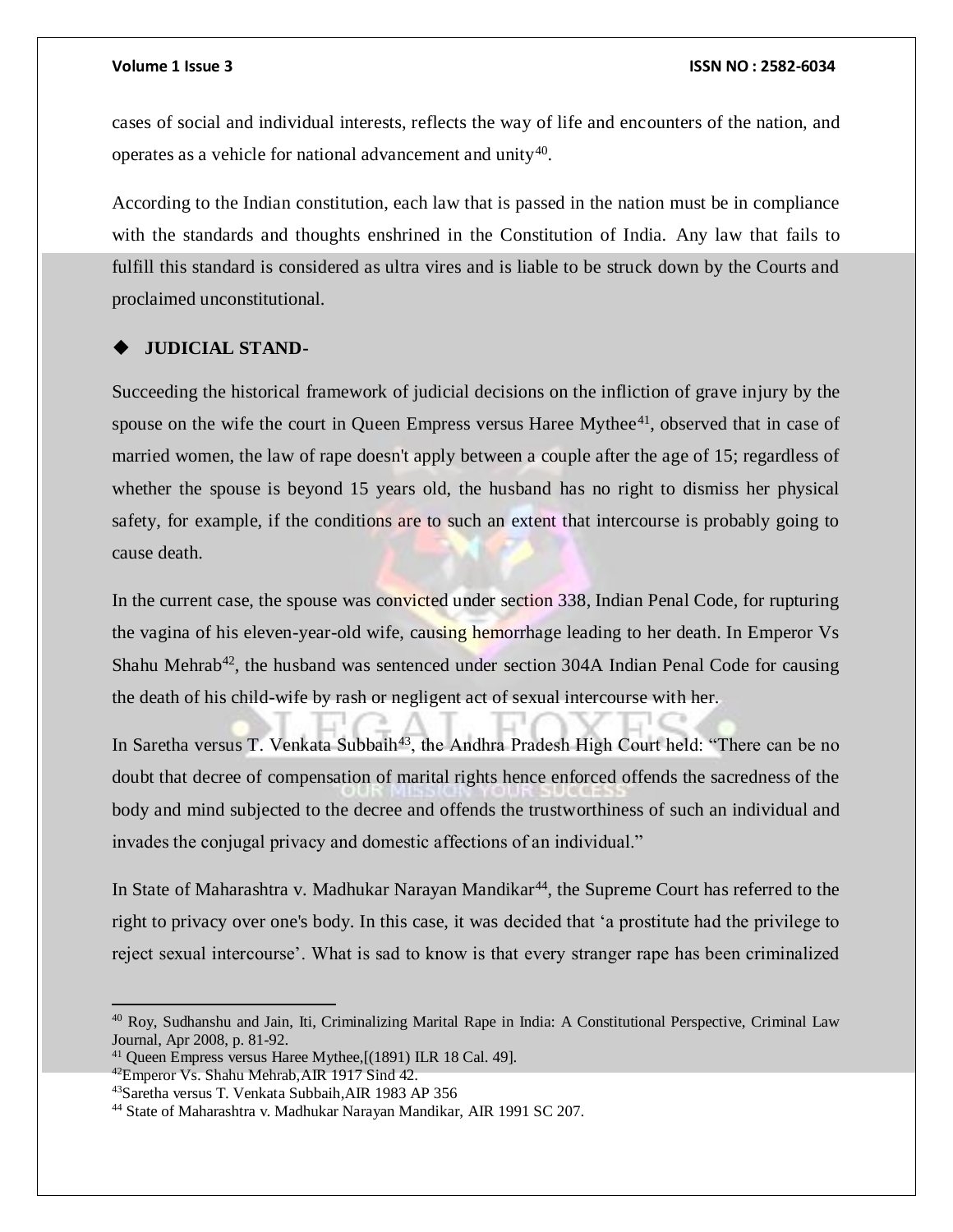and all females, other than wives, have been given the right of privacy over their bodies envisaging the right to withhold consent and refuse for sexual intercourse.

In Sree Kumar Vs Pearly Karun<sup>45</sup>, the Kerala High Court saw that in light of the fact that because the wife was not living separately from her husband under a decree of separation or under any custom or usage, regardless of whether she is dependent upon sexual intercourse by her husband against her will and without her consent, an offense under Section 376A, IPC won't be attracted. In this case, there was a continuous question on the separation between the couple. From that point, a settlement was reached between the couple and parties consented to keep on dwelling together. The wife remained with the husband for two days during which she alleged that she was dependent upon sexual intercourse by her husband against her will and consent. Subsequently, the husband was held not guilty of raping his wife however he was truly liable of having done as such.

The judiciary seems to have totally consigned to its benefit the possibility that rape within marriage is not possible or that the shame of rape of a woman can be rescued by getting her married to the rapist. The difficulty is that it has been acknowledged that a marital relationship is for all intents and purposes hallowed. As opposed to, making the wives worship the husband's impulses, particularly sexual, it should flourish, mutual respect, and trust. It is considerably more horrible being a victim of rape by somebody known, a relative, and more awful to need to live together with him. In what manner can the law overlook such an enormous infringement of fundamental rights of any married woman, the right to her body, to protect her from any abuse?

## **SUGGESTIONS &CONCLUSION-**

 $\overline{\phantom{a}}$ 

It is contended that marital rape should be criminalized in India, as this can be accomplished by applying an individual rights approach to violence against women. Indian women's associations have succeeded to accomplish public awareness and to pass enactment on domestic violence, yet marital rape has not been completely criminalized by nullifying the differentiation between marital rape and more peculiar rape. However, marital rape will neither be criminalized nor punished, till lawmakers and the society recognize women's individual rights within the marriage. Thoughts regarding women's sexuality, and along with these lines thoughts regarding

<sup>45</sup> Sree Kumar Vs Pearly Karun,1999(2)ALT Cri 77,II(1999)DMC 174**.**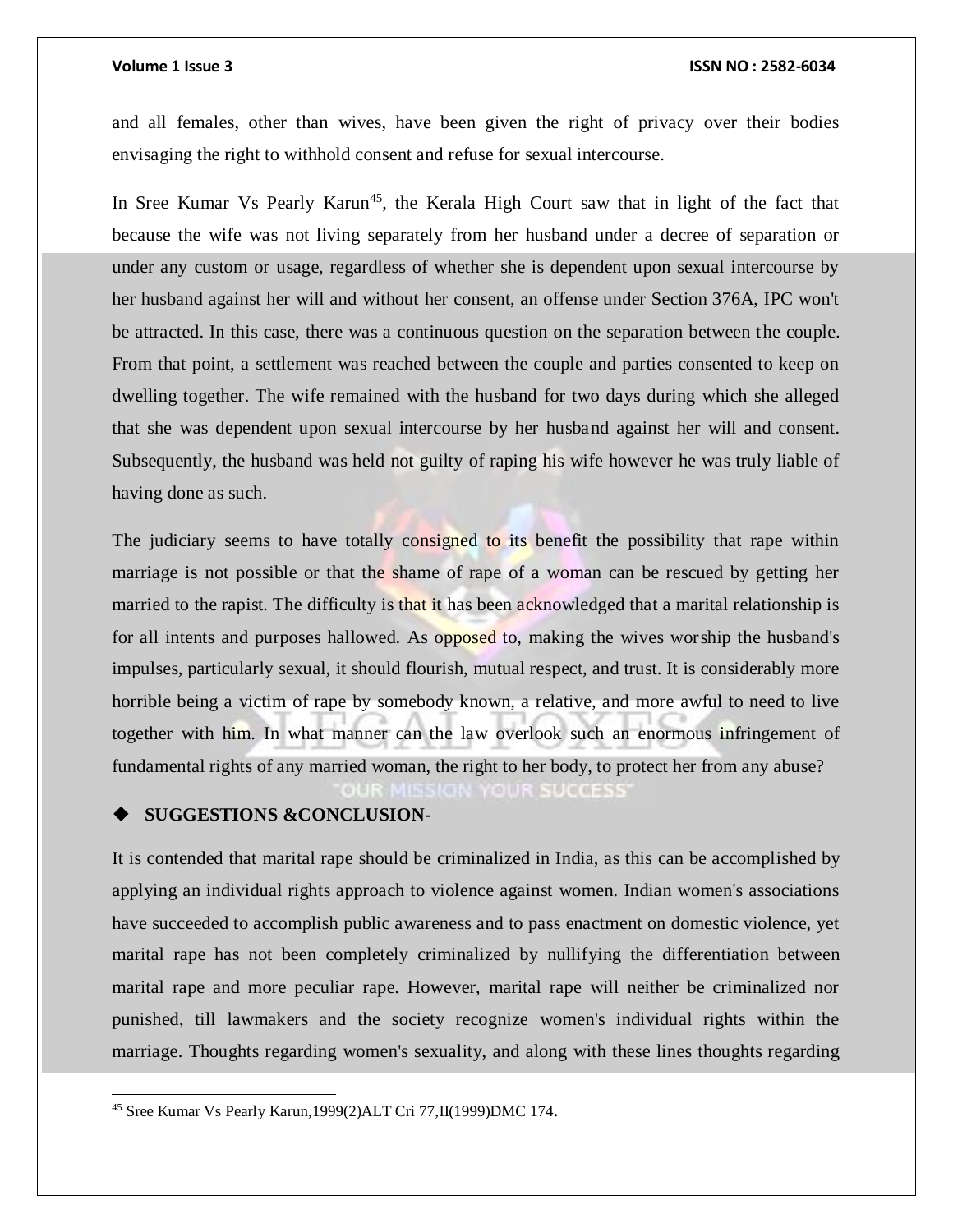non-marital and marital rape in Indian culture, start in the idea of sex, disgrace, and family respect, as opposed to women's rights and individual self-sufficiency. In the event that the reformers consider rape to be wrongdoing against a woman and her individual and bodily integrity and humanity, at that point marital rape and its punishment would be a lawful chance.

To get a change in the current policy, we may utilize an individual rights logical methodology in moving in the direction of criminalizing marital rape in India, on the grounds that marital rape won't be a State worry until the society and officials comprehend women to include individual rights within marriage. In western nations, activists have worked inside the individual rights structure in trying to challenge social suppositions about marital relationships. The individual rights worldview may have a similar role in India, where social presumptions prevent communities and even women's organizations from discussing the evil of marital rape. As previously mentioned, marital rape isn't completely criminalized in India. It is unmistakably a clear form of brutality against women and deserving of open and State consideration. The studies to date show that women who are raped by their husbands are likely to encounter multiple assaults and frequently suffer long - term physical and emotional consequences.

In this unique situation, marital rape might be significantly more traumatic than rape by a stranger on the grounds that a wife lives with her aggressor and she may live in consistent fear of another ambush whether she is wakeful or snoozing. Given the serious impacts, there is obviously an urgent need for the criminalization of the offense of marital rape. India is moving toward positive legitimate change for women in general, yet further advances are important to guarantee both lawful and social change, which would come full circle in criminalizing marital rape and changing the basic social assumptions about women in marriage. Although most Indian women feel protected under the Protection of Women from Domestic Violence Act, there are numerous loopholes in it, as the Act doesn't openly criticize marital rape. Notwithstanding, the enactment of particular legislation against domestic violence has opened the door for an enactment criminalizing marital rape since it would flag a move in the State's methodology of non-intervention in family life.

But will a state enter the domain of the house?The response to this question is yes. It has just done as such, in the instances of domestic violence, cruelty, and demand for dowry, then why to leave the most brutal and appalling wrongdoing outside the ambit of the state and laws.